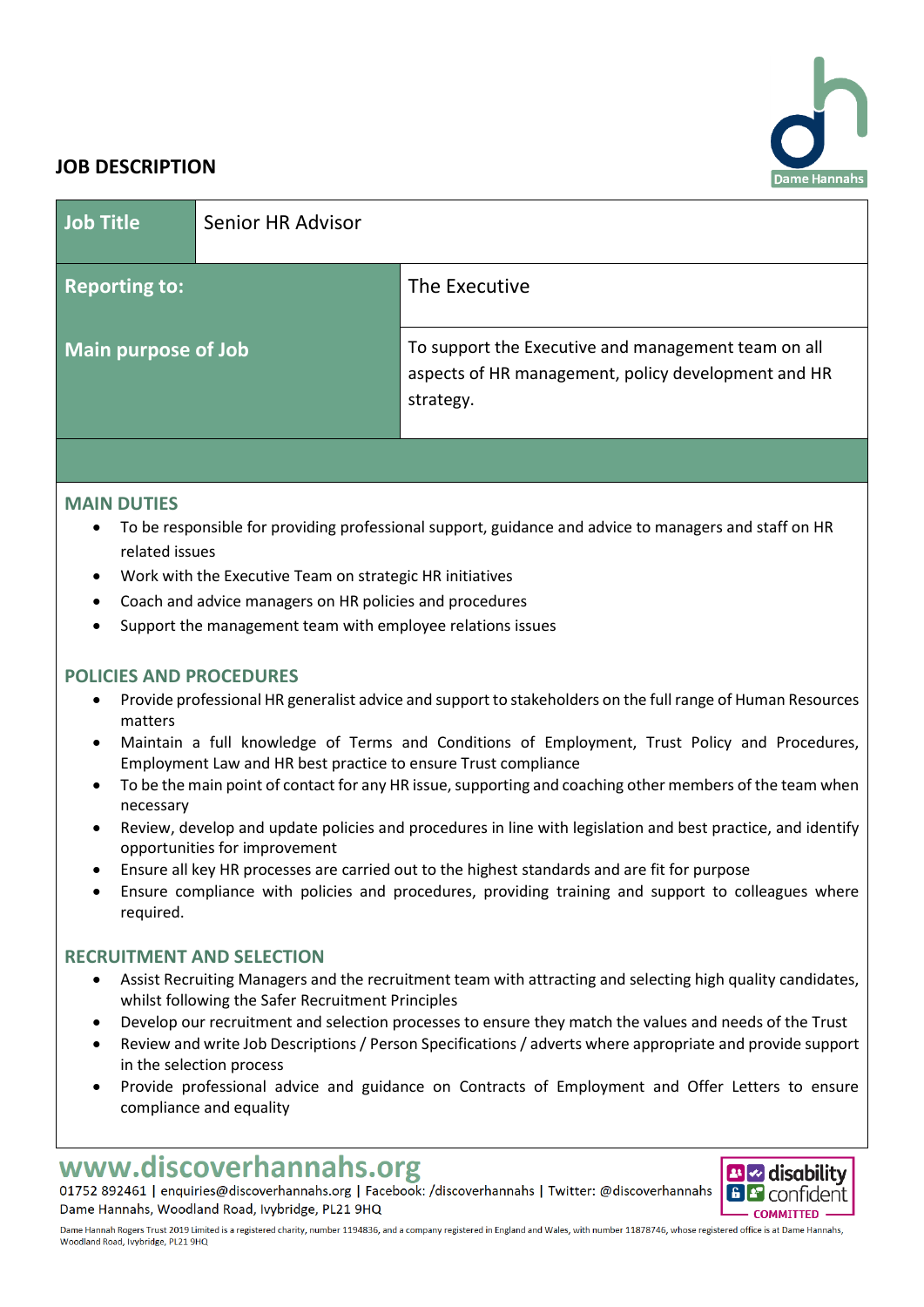# **INVESTIGATIONS**

- Support the management team with formal investigations, including potential safeguarding or disciplinary issues
- Attend formal meetings, take notes and produce reports, advising and contributing to the decision-making process
- Ensure any follow-up action is completed in a timely manner
- Support any formal reviews or recommendations

## **DISCIPLINES, GRIEVANCES AND CAPABILITY**

- Advice managers on any potential concerns, ensure consistency and fairness in the application of our policies
- Take part in all levels of disciplinary, grievance, capability issues including investigations, hearings and appeals as required
- Work with relevant managers with performance management issues, ensuring realistic targets and objectives are met
- Support and coach colleagues and managers on the processes and best practice

#### **MANAGEMENT INFORMATION**

- Assist in the development, management and maintenance of computerised people management systems
- Provide meaningful information for Senior Management and Trustees as required
- Ensure all our HR systems and records comply with GDPR

#### **TRAINING AND DEVELOPMENT**

- Assist in the researching, designing, preparing and delivering of training programmes for line managers on HR policy and procedures
- Support the Employee Induction Programme

## **ABSENCE MANAGEMENT**

- Management of the Absence Management Process to ensure staff are managed through the process, in a sensitive and fair way
- Ensure staff are well supported during their absence from the Trust
- Liaise with our Occupational Health Provider to ensure the Trust receives the appropriate advice following long term absences or on-going health issues
- Support managers during short term absence management reviews, or capability meetings

## **COLLEAGUE WELFARE**

- Review the usage of the Trust's Employee Assistance Programme
- Promote the EAP to staff
- Periodically review other providers to ensure the EAP meets our ongoing needs

## **CHANGE MANAGEMENT**

- To assist in the development and implementation of end to end change management programmes in support of business objectives
- Advise and support organisational change including liaison, consultation and negotiation with staff, in line with the needs of the business

#### **REWARD AND RECOGNITION**

- Work with staff to ensure colleagues are recognised and valued within the Trust
- Develop, consult and implement a reward and recognition strategy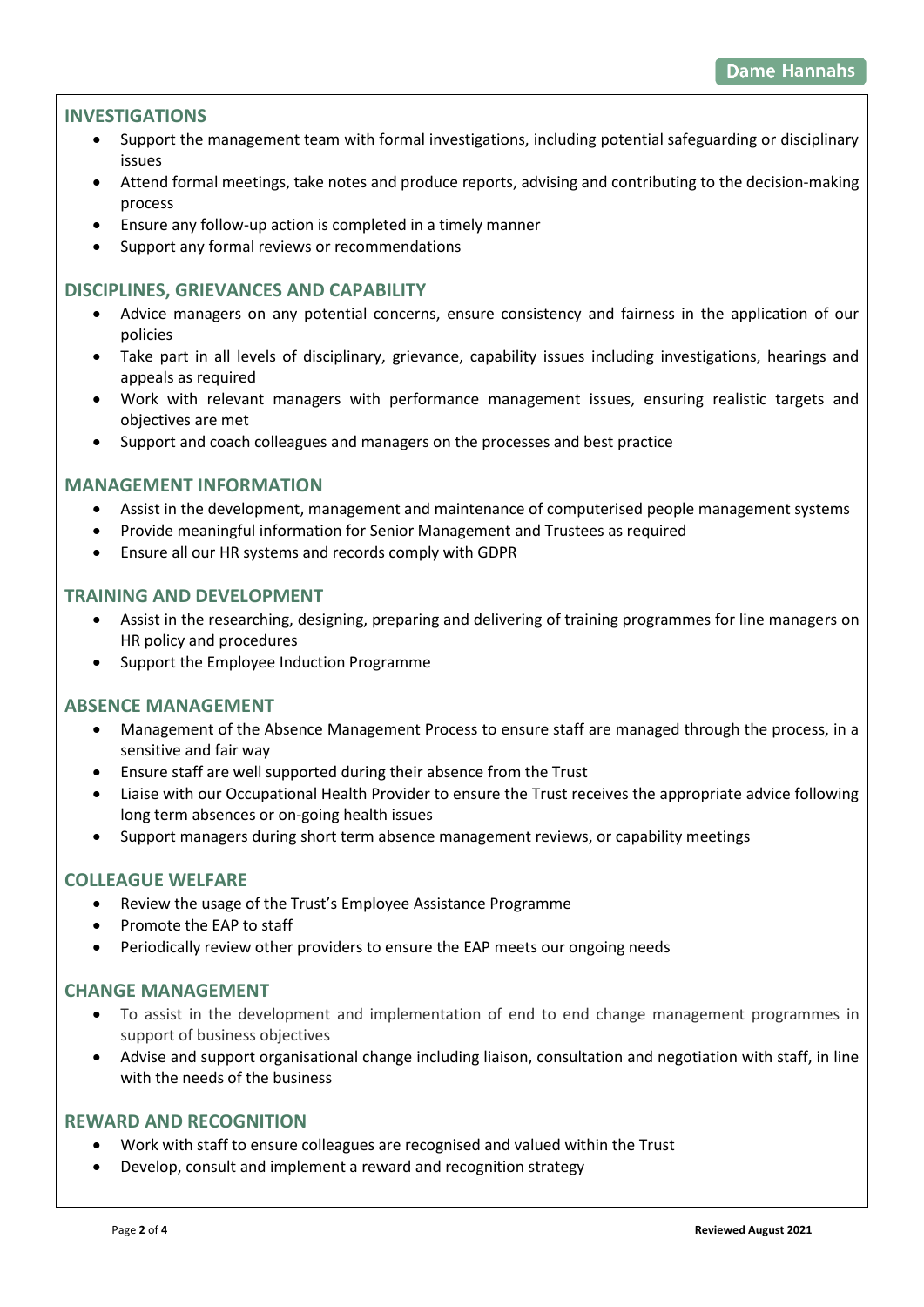# **COMMUNICATION**

- Represent the Trust in a positive and professional manner at all times
- Communicate with everyone on site effectively and appropriately at all times
- Provide effective written and verbal communication
- Share experience with colleagues to allow for continued improvement in communication
- Attend relevant meetings as required

## **TEAMWORKING**

- Build and maintain effective relationships with key stakeholders within the Trust
- Work closely with the Director of Adult Services and the Head of Care to ensure the HR team is fully meeting their requirements and expectations
- To provide coaching and mentoring to the HR Advisor as required

## **PROFESSIONAL DEVELOPMENT**

- Adhere to Performance Management processes in line with Trust policies and procedures
- Undertake all Mandatory Training and other training to maintain and improve own knowledge and skills.
- Undertake any extended training required to ensure continued professional development
- To maintain awareness and keep updated with the latest HR initiatives, thinking, sharing new ideas with colleagues in order to improve organisational performance
- Attending training internally and externally as required or instructed

### **VALUES**

- To act as a positive and professional ambassador in order to support the Trust's Vision, Mission and Values
- Facilitate good practice in others by acting as a role model at all times.
- Respect and value all Adults and staff within the Trust.

#### **SAFEGUARDING**

- To adhere to and follow adult protection policies and procedures, in order to promote the safety of all service users at all times
- Understand your responsibility in reporting any unacceptable behaviour/ safeguarding issues involving staff in a confidential, timely manner and complying with policies and procedures as required
- Follow all policies and procedures of the Trust relating to your employment at all times
- To keep up to date and comply with relevant legislation and good practice

## **HEALTH AND SAFETY**

Employees must comply with the provisions of 'The Health and Safety at Work Act 1974' and must take reasonable care for the health and safety of themselves and of other persons who may be affected by their acts or omissions whilst at work. Employees are also required to co-operate with their employer to enable them to perform or comply with any statutory provisions. The Trust's efforts to promote a safe and healthy working environment can only succeed with the full co-operation of its employees.

- Ensure the safety of everyone on site and staff at all times
- Identify potential risk and assist in carrying out risk assessments as required
- Be proactive in taking action to report and rectify faults
- Ensure Health and Safety documentation is completed e.g. accident and incident forms, within time stated in Trust policy and/or legislation

## **EQUALITY AND DIVERSITY**

The Trust has an Equality and Diversity Policy and it is the responsibility of all staff to comply with this.